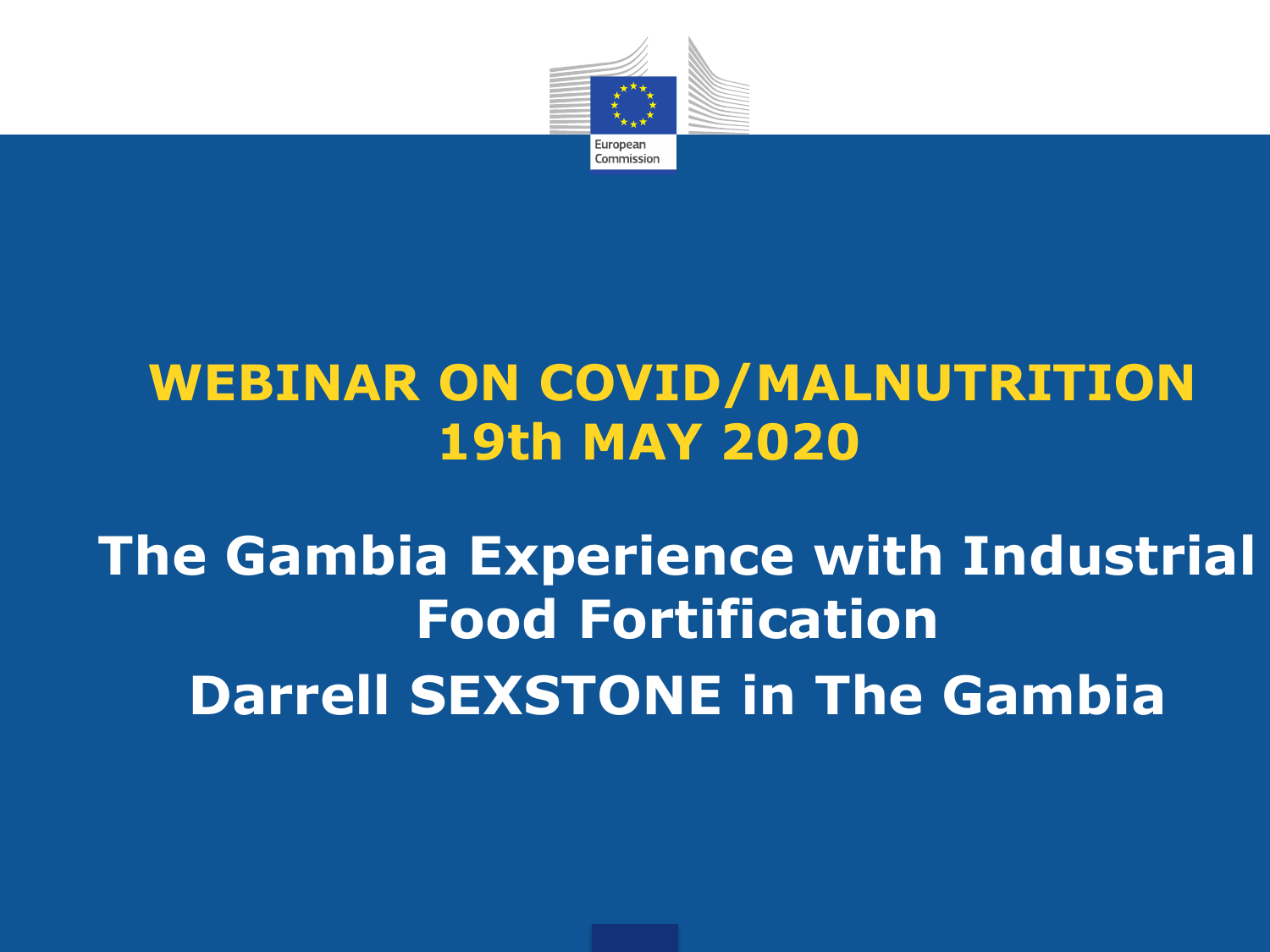

#### **Who is the presenter and where is Gambia**

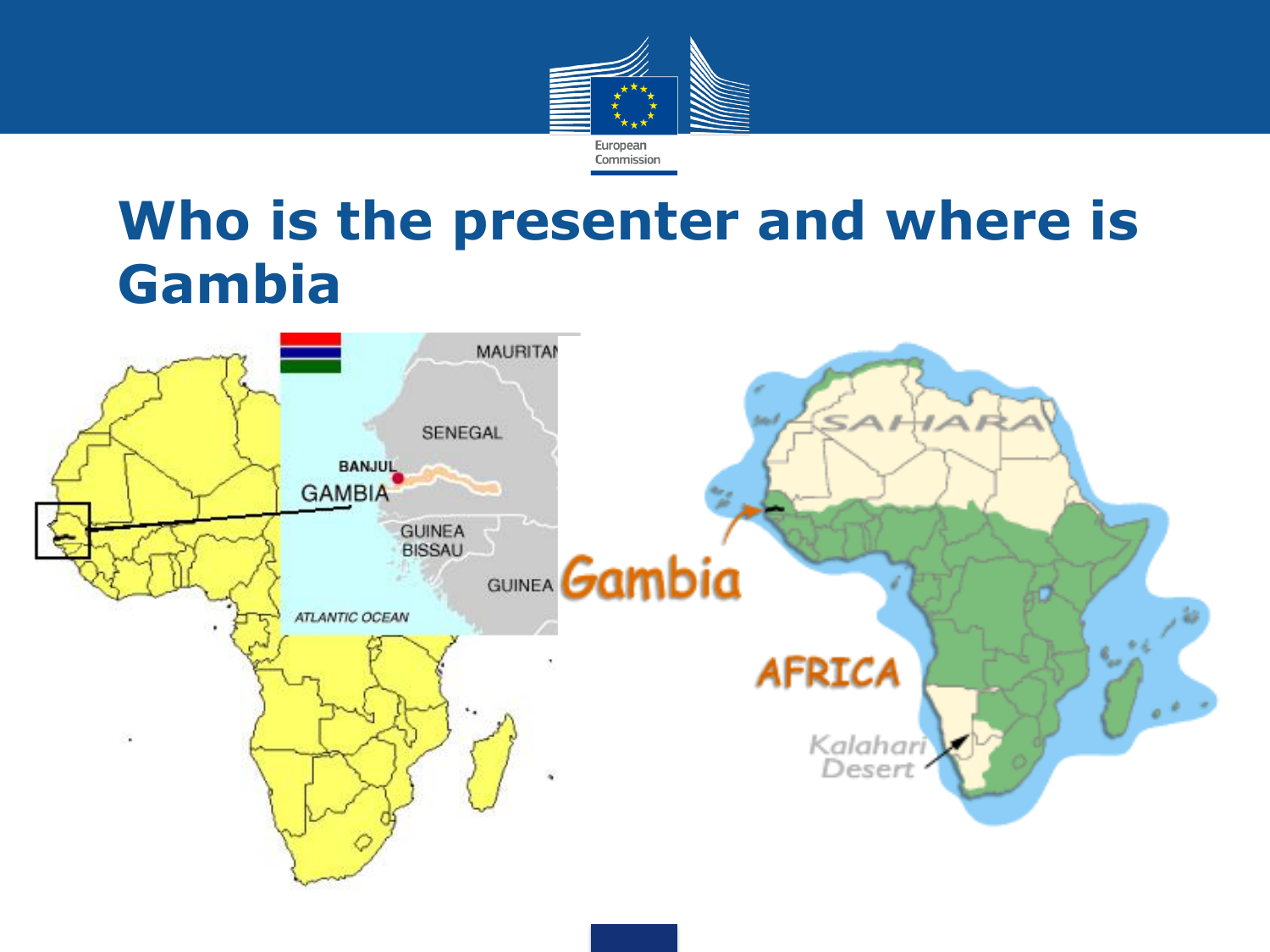

## **Food and Nutrition Insecurity Hotspots**

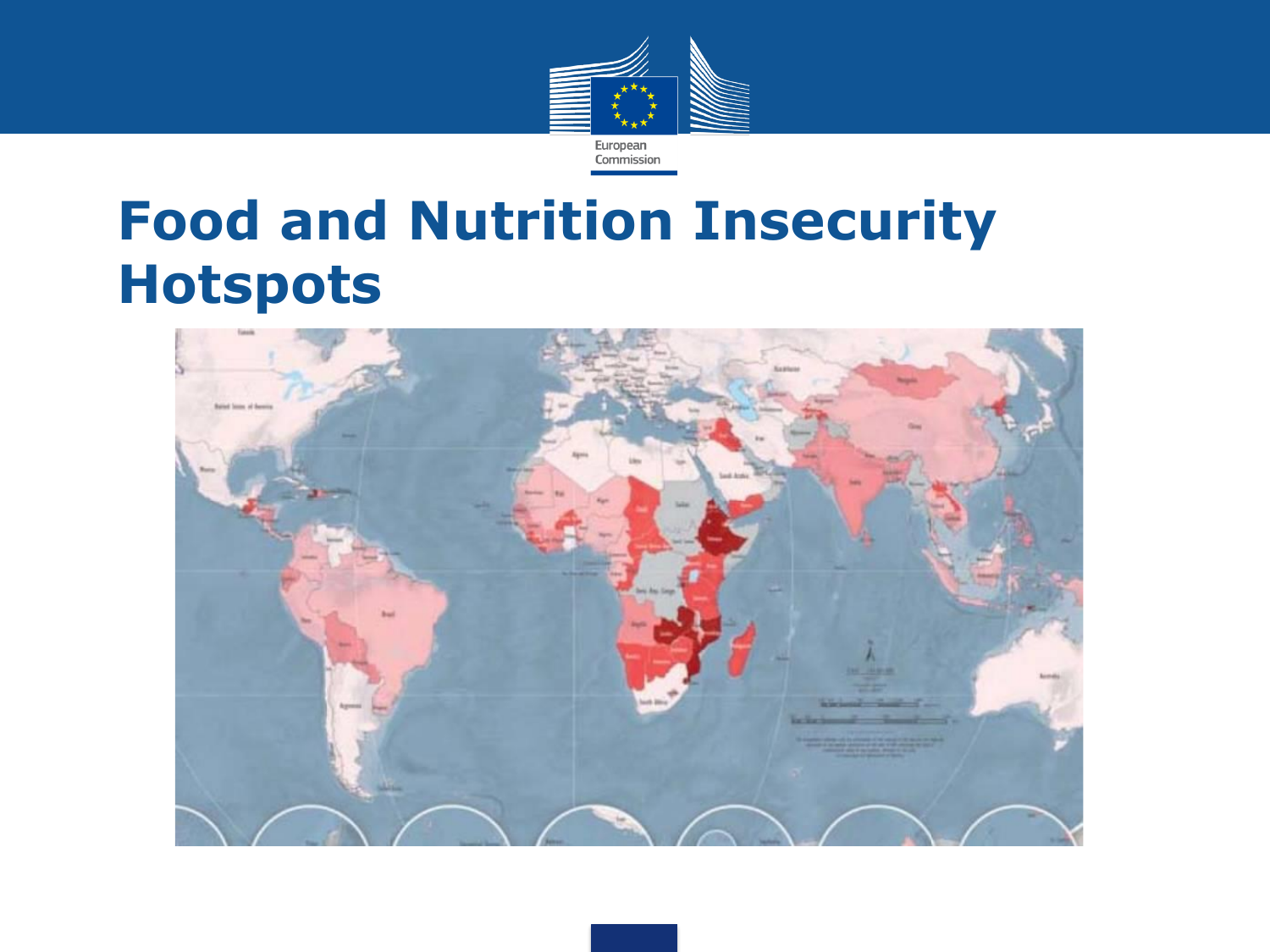

## **What does the EU do in Food and Nutrition insecurity here**

• *Global Hunger Event 2012*

• *Commission Commitment Globally 2013-2014*

• *In Gambia 40 MEUR 4 programmes under Budget lines and Emergency allocation las well as the Gambia 11th EDF programming Agriculture + FNS 2016 - 2021*

• *Support of EU NAS, ASiST and 2FAS*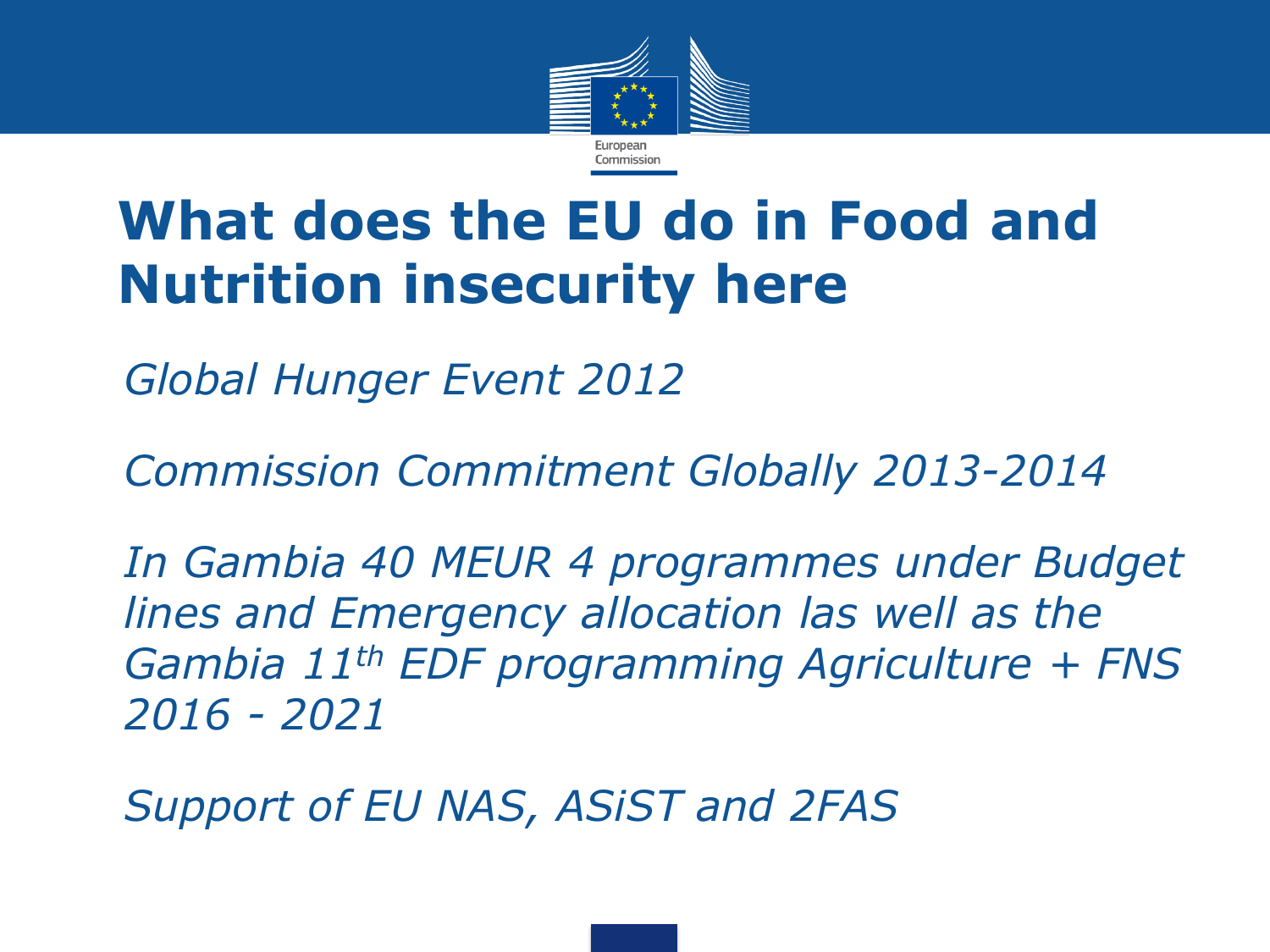

## **A bit about Food Fortification support through 2FAS**





**Food Fortification Advisory Services** Funded by the European Union

A Landell<br>∧Mills

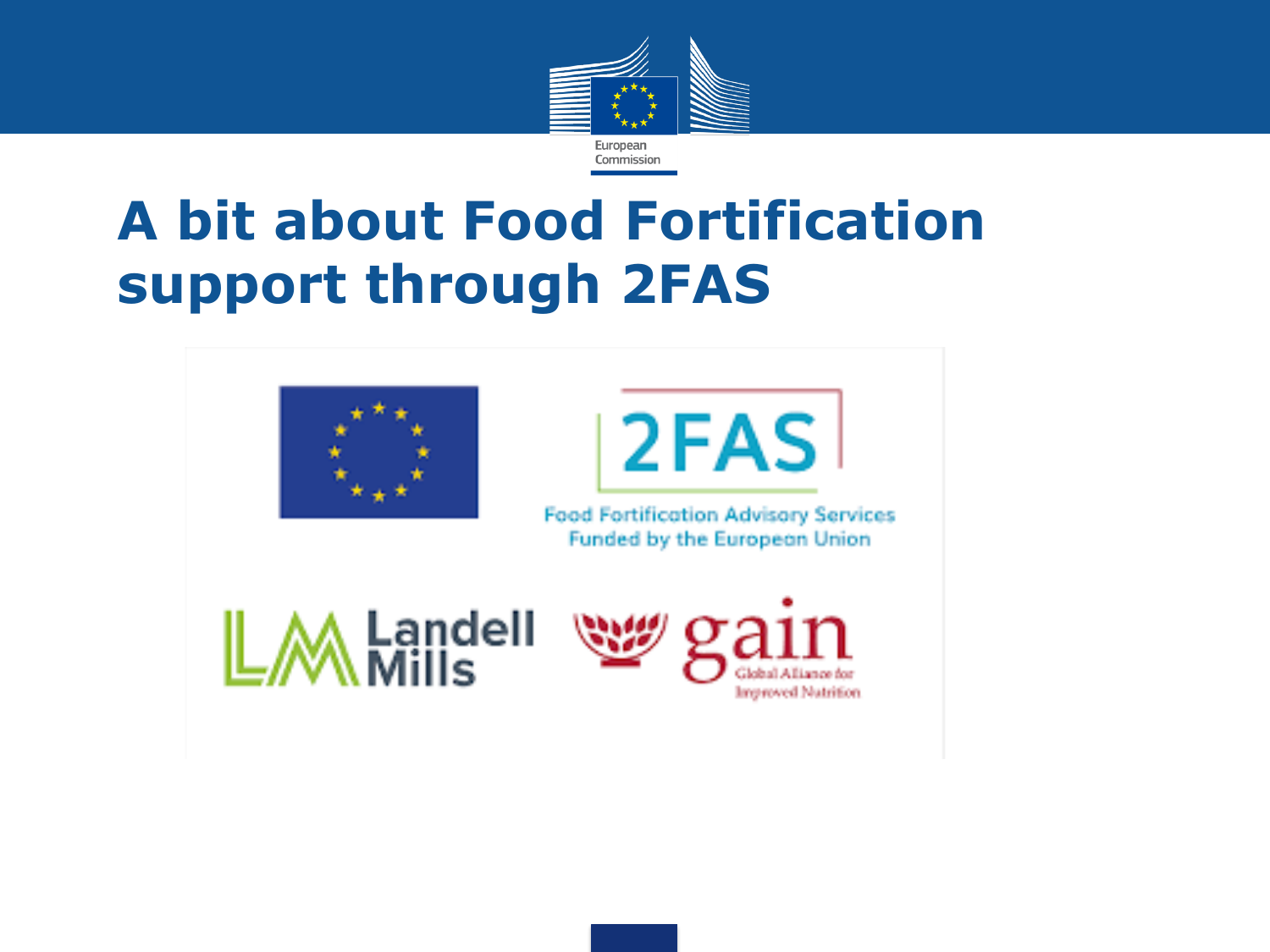

#### **Overview of the FAO and UP Industrial food fortification and biofortification projects in the Gambia.**

|            | <b>Industrial Fortification</b> |                                          | <b>Biofortification</b>                     |                          |
|------------|---------------------------------|------------------------------------------|---------------------------------------------|--------------------------|
| <b>FAO</b> | Product                         | Micronutrient Product                    |                                             | Micronutrients           |
|            | Wheat flour                     | Iron<br><b>Folic</b><br>acid<br>(Folate) | $OFSP*$                                     | Vitamin A                |
|            |                                 |                                          | Cassava                                     | Vitamin A                |
|            | Salt                            | Iodine                                   | Maize                                       | Vitamin A                |
|            | Vegetable oil Vitamin A         |                                          | Cow peas                                    | Iron/Zinc                |
| <b>UP</b>  |                                 |                                          | $OFSP**$                                    | Vitamin A                |
|            |                                 |                                          | <b>Pearl Millet</b>                         | Iron/Zinc                |
|            |                                 |                                          | <b>ALVs</b>                                 | Multi-<br>micronutrients |
|            |                                 |                                          | Source: Ibrahim Parvanta<br>2FAS April 2020 |                          |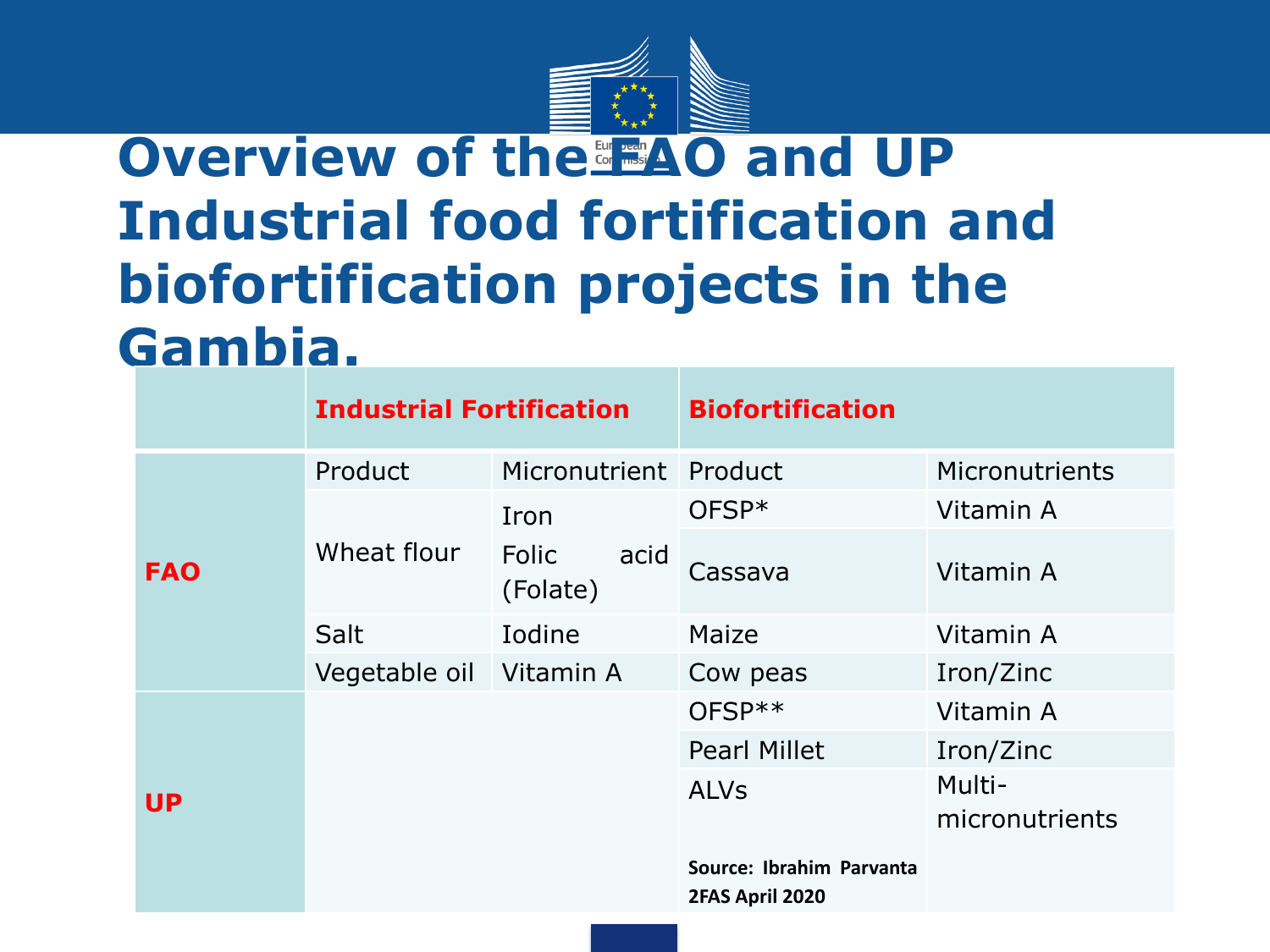

## **Who are the main actors in Industrial Food Fortification projects in Gambia**





You are in safe hands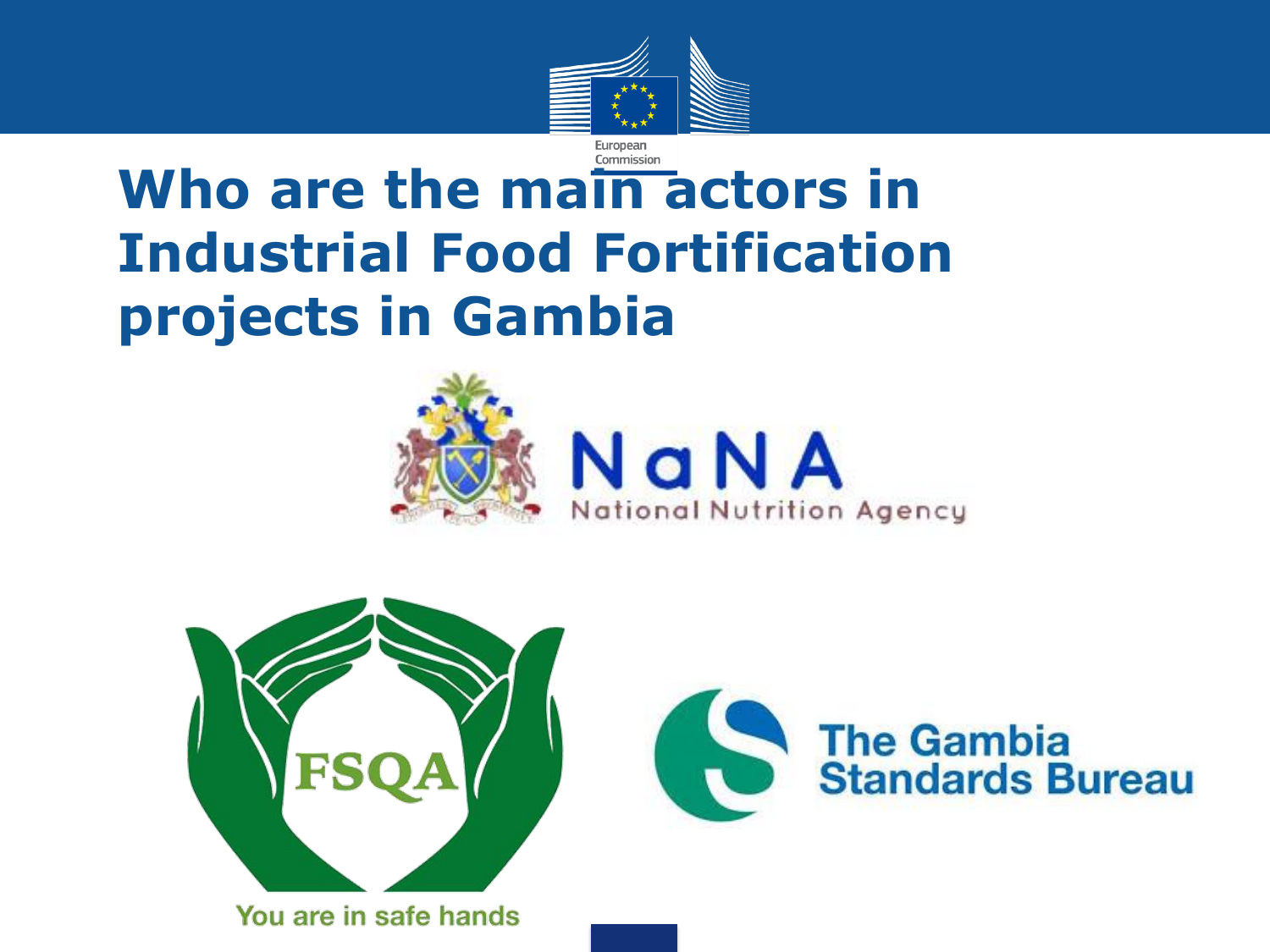

### **Industrial Fortification Standards**

**The Gambia standards for fortified wheat flour and vegetable oil, and iodized salt, at point of production.**

| <b>Food Product</b> | Micronutrient | <b>Fortificant Choice</b> | <b>Addition Level</b>          |
|---------------------|---------------|---------------------------|--------------------------------|
|                     |               | Ferrous sulfate           | 60 ppm <sup>*</sup> $\pm$ 10%  |
|                     | Iron          | Ferrous fumarate          | 60 ppm** $\pm$ 10%             |
| <b>Wheat flour</b>  |               | Sodium iron EDTA          | 40 ppm <sup>*</sup> $\pm$ 10%  |
|                     | Folate        | Folic acid                | 2.6 ppm <sup>*</sup> $\pm$ 10% |
| <b>Edible Oil</b>   | Vitamin A     | Retinyl palmitate         | $35+5$ ppm <sup>*</sup>        |
|                     | Iodine        | Potassium jodate          | $40 - 55$ ppm*                 |
| <b>Salt</b>         |               | Potassium iodide          |                                |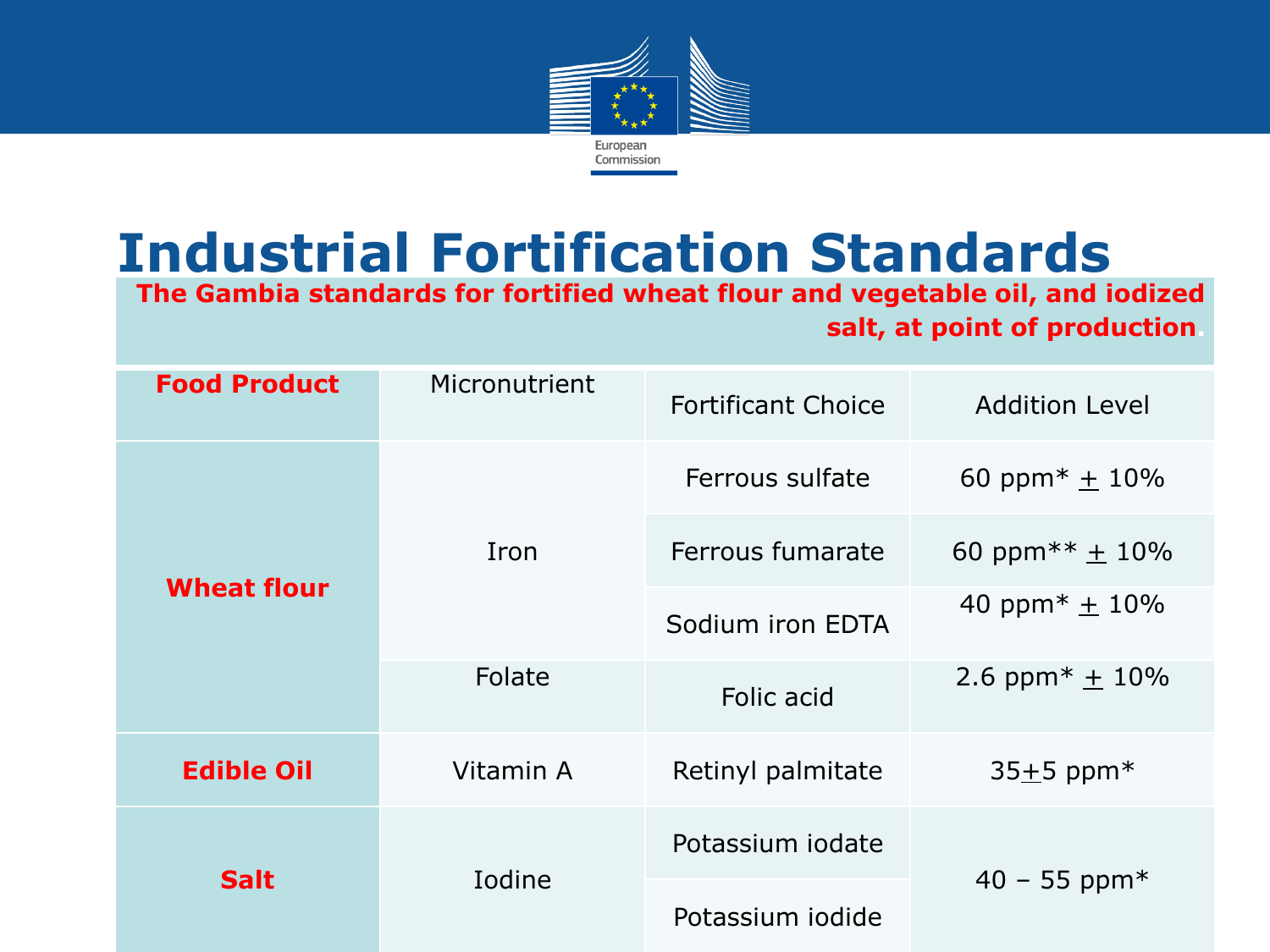

#### **Bread**



**Source: Ibrahim Parvanta 2FAS April 2020**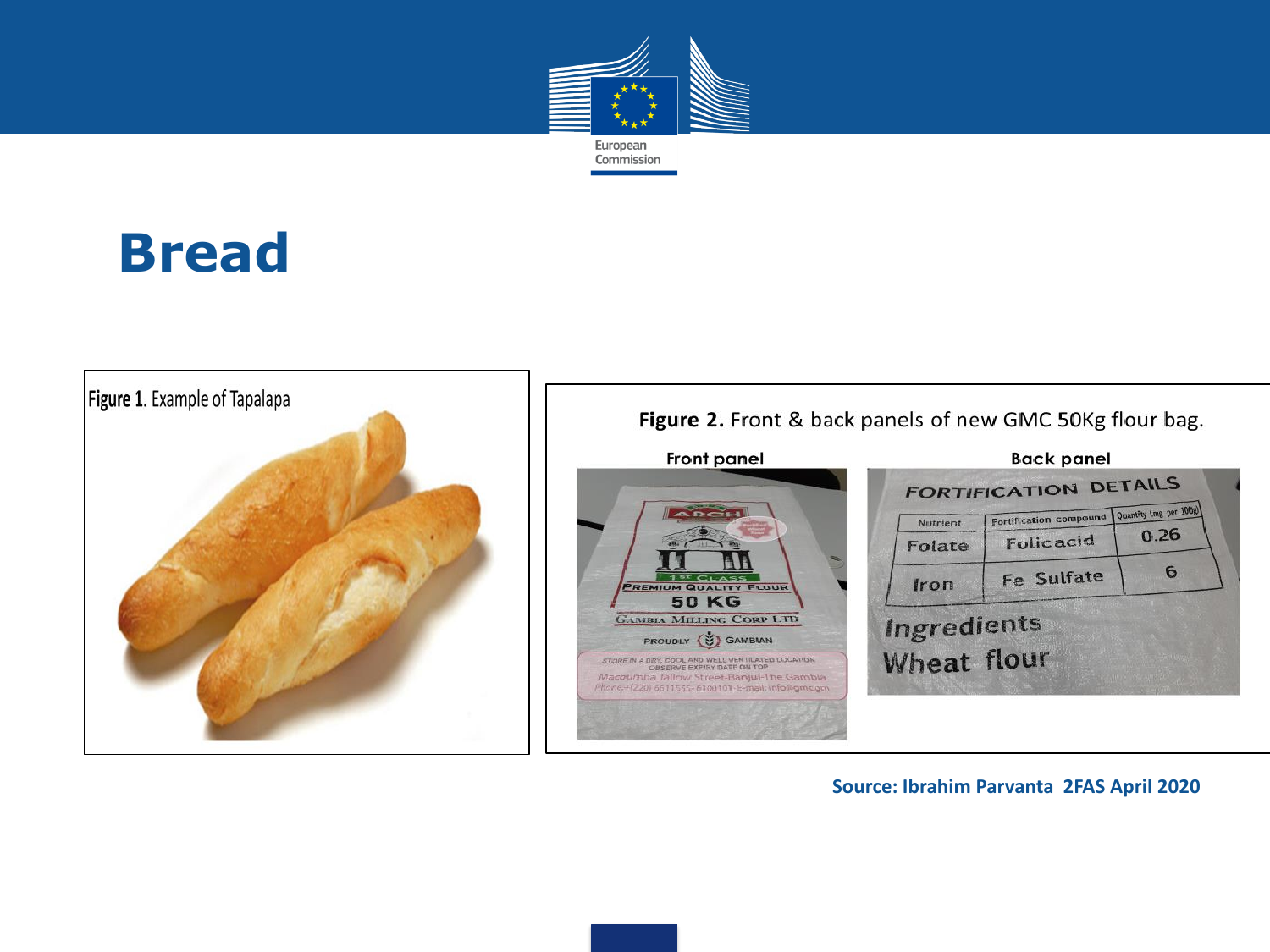

## **Iodized Salt**



**Source: Ibrahim Parvanta 2FAS April 2020**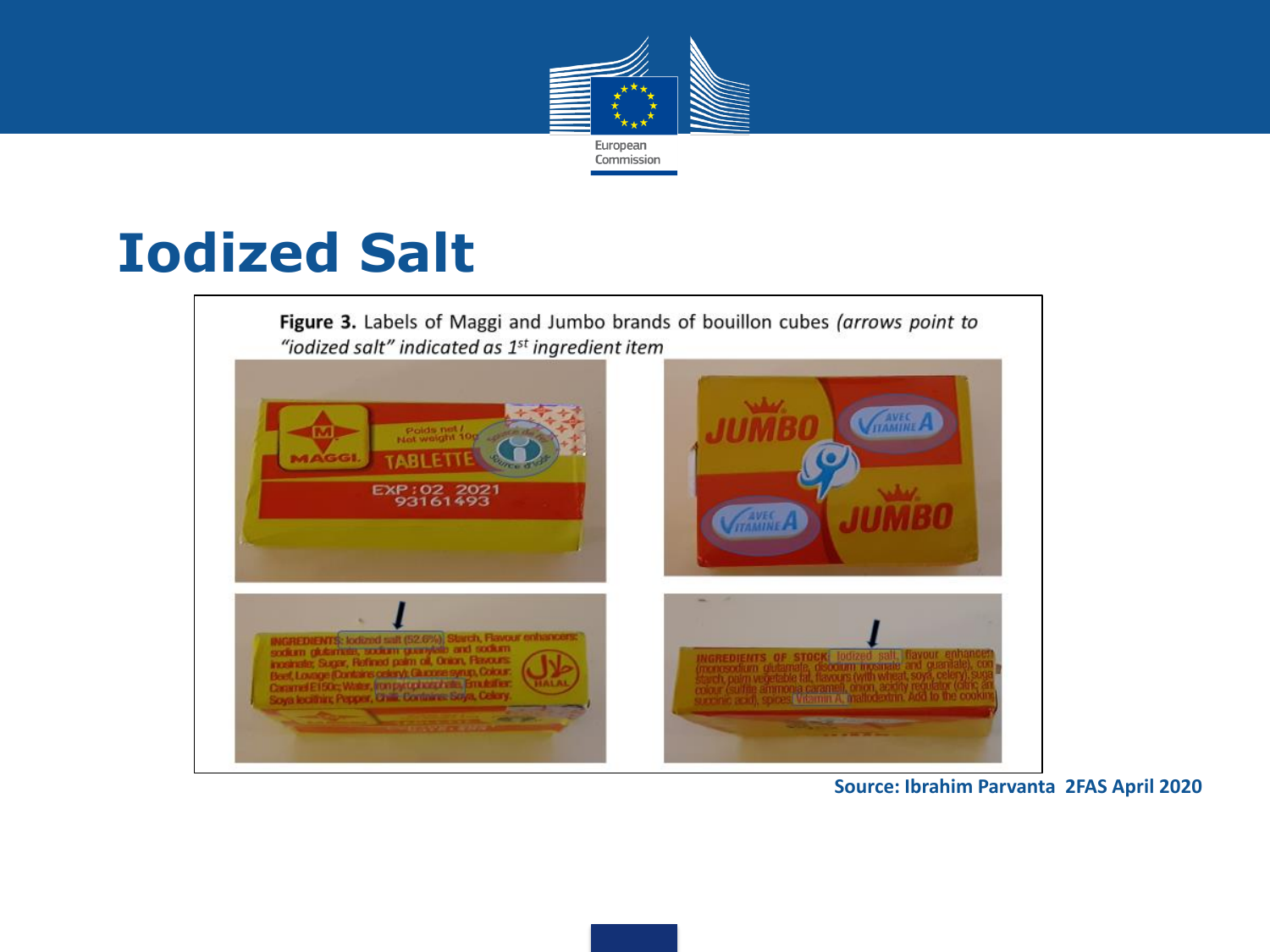

## **COVID in The Gambia**

• Confirmed 24 cases, 12 in the last month and 1 death.

What has government done?

Impact on food supply chains and access to nutritious foods?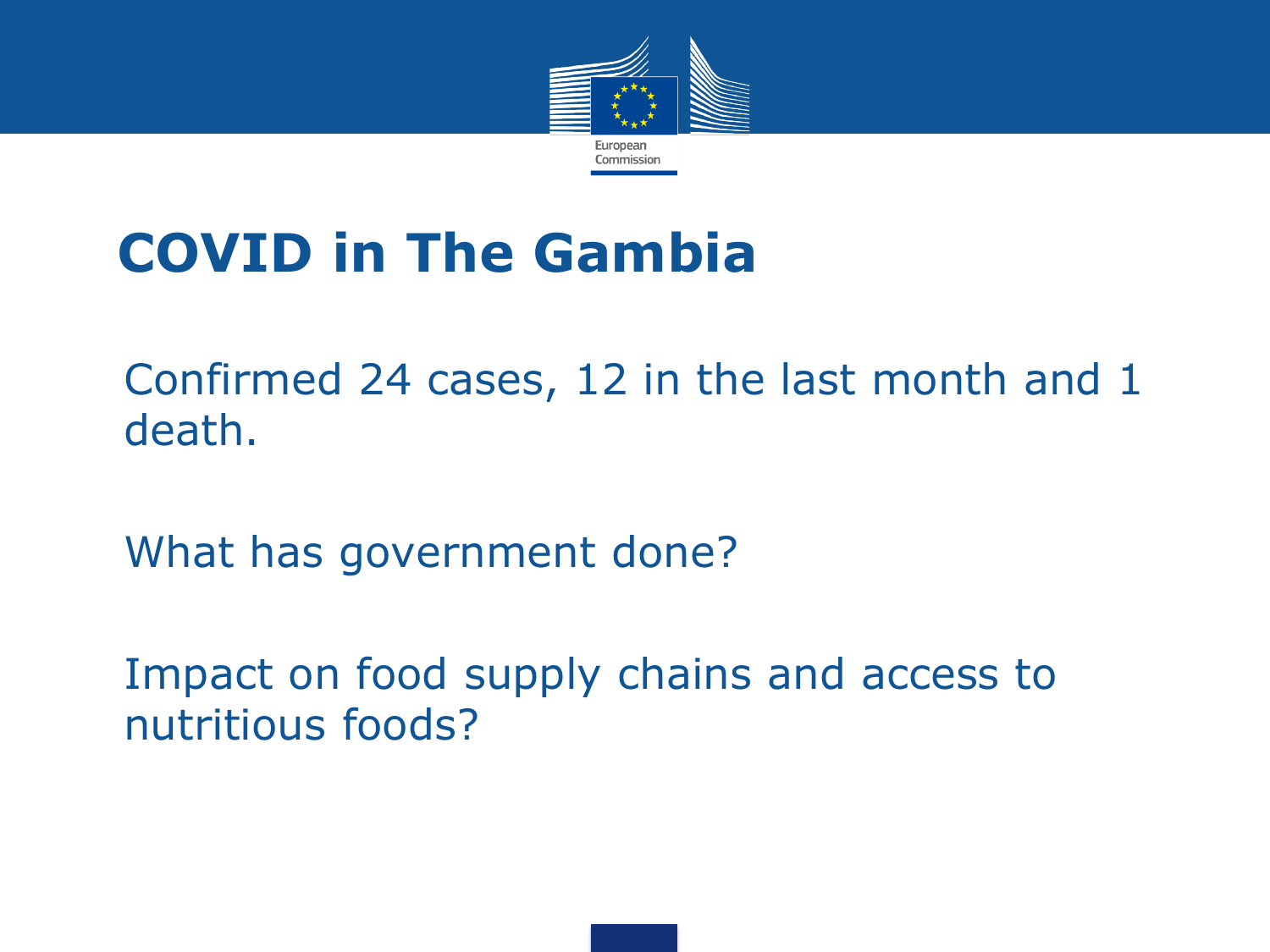

European

#### National Response Strategy Road Map

Ministerial level COVID 19 Taskforce based on the National Disaster governing council **Chaired by the Vice President**